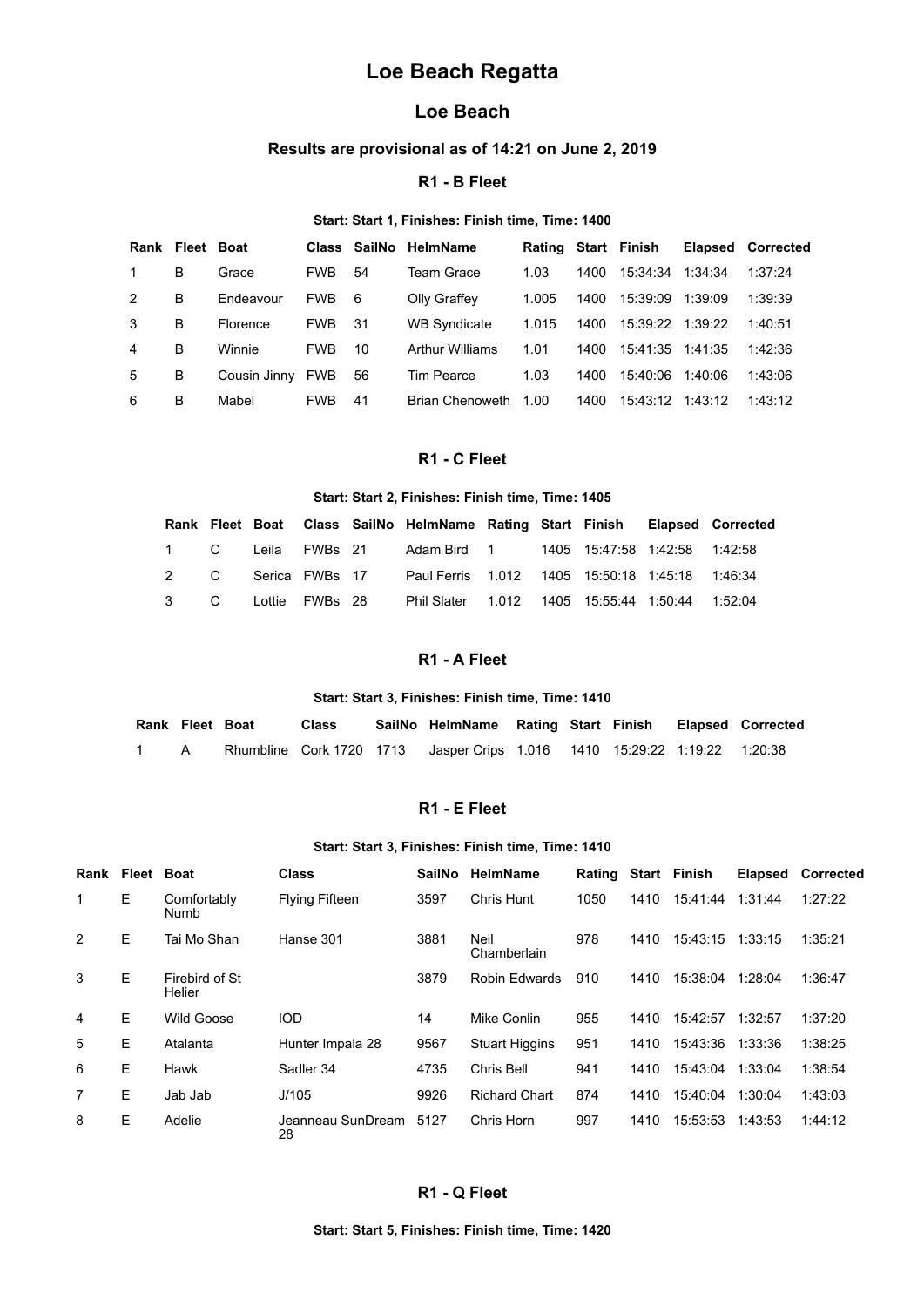| Rank Fleet Boat |         | Class                                                                                   |      | SailNo HelmName Rating Start Finish Elapsed Corrected |  |  |  |
|-----------------|---------|-----------------------------------------------------------------------------------------|------|-------------------------------------------------------|--|--|--|
| 1 Q             |         | a little Trifle Hunter Sonata OD 8198 Chris Jelliss 0.821 1420 15:21:01 1:01:01 0:50:06 |      |                                                       |  |  |  |
| 2 $\Omega$      | Kaimana | Westerly GK 24   1152   Nigel Rowe   0.839   1420  15:20:35  1:00:35   0:50:50          |      |                                                       |  |  |  |
| $3^{\circ}$ Q   | Wilkie  | GK24                                                                                    | 7268 | Bob Chapple 0.833 1420 15:21:58 1:01:58 0:51:37       |  |  |  |

#### **R1 U Fleet**

#### **Start: Start 5, Finishes: Finish time, Time: 1420**

| Rank Fleet Boat |                   | Class        |              | SailNo HelmName                                 |  |  | Rating Start Finish Elapsed Corrected |
|-----------------|-------------------|--------------|--------------|-------------------------------------------------|--|--|---------------------------------------|
|                 | 1 U Curlew of Rhu |              | 10 <b>11</b> | John Bingham 1126 1420 15:28:15 1:08:15 1:00:37 |  |  |                                       |
| $2 \cup$        | Tattarat          | Folkboat 758 |              | Richard Brown 1089                              |  |  |                                       |

# **R1 O Fleet**

#### **Start: Start 5, Finishes: Finish time, Time: 1420**

| Rank | Fleet Boat |               | <b>Class</b>   | <b>SailNo</b> | HelmName                         | Rating Start Finish |      |          |         | <b>Elapsed Corrected</b> |
|------|------------|---------------|----------------|---------------|----------------------------------|---------------------|------|----------|---------|--------------------------|
|      | O          | Hotfoot       | Achilles<br>24 | 320           | Roeland Vroon                    | 1099                | 1420 | 15:24:19 | 1:04:19 | 0:58:31                  |
| 2    | O          | Galene        | Teal           | 6             | James Smith & Brenda<br>McLennan | 1053                | 1420 | 15:32:05 | 1:12:05 | 1:08:27                  |
| 3    | O          | Osprey        | Moody 34       |               | Martin Wilson                    | 1016                | 1420 | 15:31:27 | 1:11:27 | 1:10:19                  |
| 4    | O          | La Clare<br>ົ |                | 387           | Graham Dyer                      | 1075                | 1420 | 15:42:08 | 1:22:08 | 1:16:24                  |

# **R1 T Fleet**

#### **Start: Start 6, Finishes: Finish time, Time: 1425**

|                  | Rank Fleet Boat |                               | Class      | SailNo HelmName Rating Start Finish Elapsed Corrected                |  |  |  |
|------------------|-----------------|-------------------------------|------------|----------------------------------------------------------------------|--|--|--|
|                  |                 | 1 T Titania                   |            | RS Aero 2463  Patrick Clarke  1065  1425  15:31:03  1:06:03  1:02:01 |  |  |  |
| 2 T              |                 |                               | RS200 1080 | Henry Hallam 1046 1425 15:36:54 1:11:54 1:08:44                      |  |  |  |
| $3 \overline{1}$ |                 |                               | RS200 1684 |                                                                      |  |  |  |
|                  |                 | 4 T Dark 'n' Stormy RS200 446 |            |                                                                      |  |  |  |

#### **R1 R Fleet**

#### **Start: Start 8, Finishes: Finish time, Time: 1435**

| Rank Fleet Boat |      | Class         | SailNo HelmName Rating Start Finish Elapsed Corrected |  |                       |            |         |
|-----------------|------|---------------|-------------------------------------------------------|--|-----------------------|------------|---------|
| 1 R             | Sola | Mirror 16 268 | Nigel Reed 1141 1435 15:25:23 0:50:23                 |  |                       |            | 0:44:09 |
| 2 R             |      | Feva XL       | 3373 Sam Cox 1240                                     |  | 1435 15:40:33 1:05:33 |            | 0:52:52 |
| 3 R             |      |               | Squirtle Optimist 5543 James Cox 1655                 |  |                       | <b>DNS</b> |         |
|                 |      |               | 3 R Fabtilicious Laser 2000 21882 Kyle Brown 1112     |  |                       | <b>RET</b> |         |

# **R1 D Fleet**

#### **Start: Start 8, Finishes: Finish time, Time: 1435**

| Rank Fleet Boat |     |              |  | Class SailNo HelmName        | Rating Start Finish |                                  | <b>Elapsed Corrected</b> |
|-----------------|-----|--------------|--|------------------------------|---------------------|----------------------------------|--------------------------|
| 1 D             |     |              |  | Mirror 70790 Bethan Reynolds | 1390                | 1435  15:32:09  0:57:09  0:41:07 |                          |
| 2 D             |     | Purple Reign |  | Mirror 70549 Nuala Sellwood  | 1390                | 1435 15:34:24 0:59:24 0:42:44    |                          |
| $3^{\circ}$     | - D | Basket Case  |  | Mirror 15563 Janie Holloway  | 1390                |                                  | 0:44:36                  |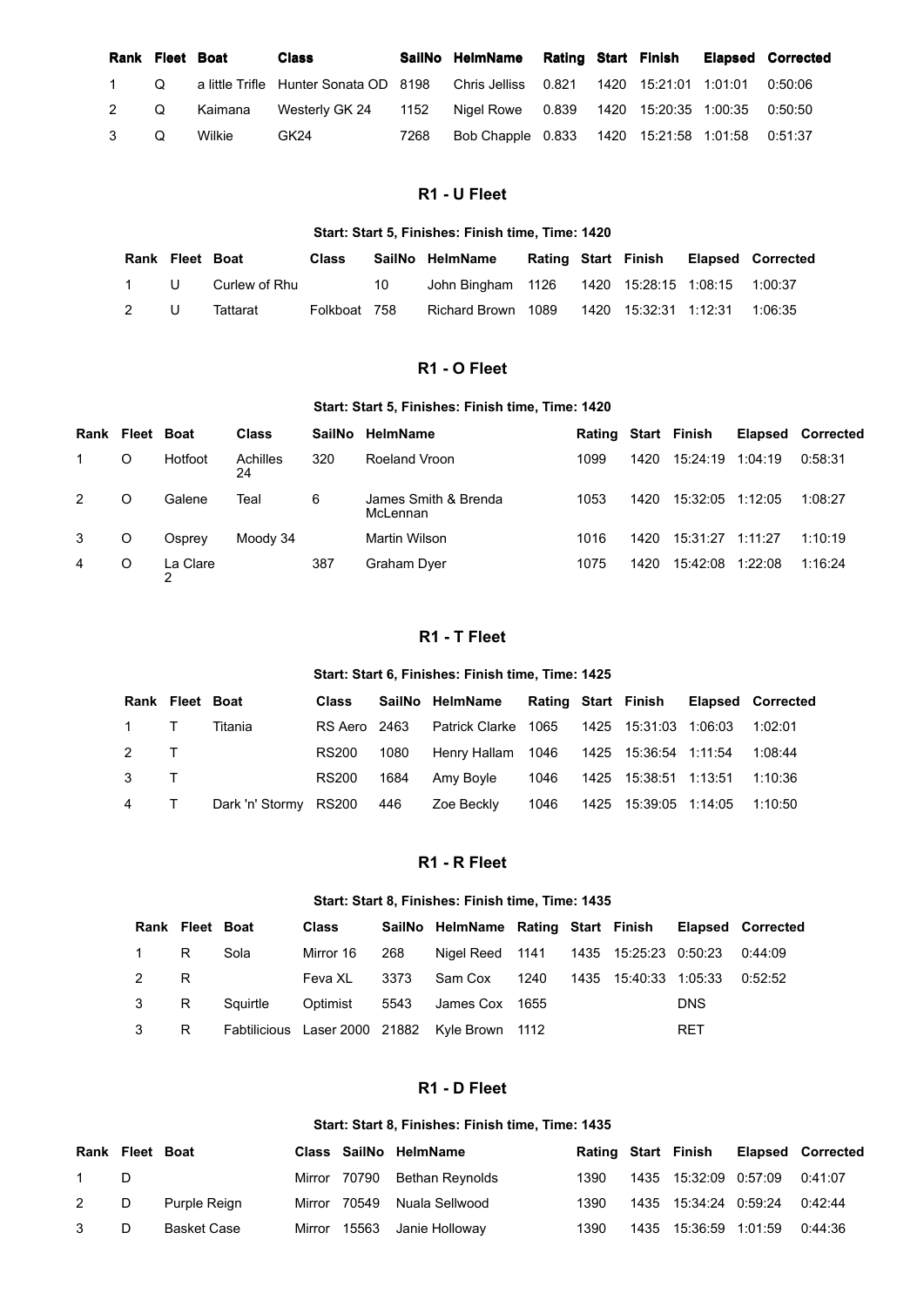|    | Rank Fleet Boat |                        |              |       | Class SailNo HelmName                | Rating |      | <b>Start Finish</b> | <b>Elapsed</b> | Corrected |
|----|-----------------|------------------------|--------------|-------|--------------------------------------|--------|------|---------------------|----------------|-----------|
| 4  | D               | Salty Dog              | Mirror       | 70390 | <b>Barry Phypers</b>                 | 1390   | 1435 | 15:40:28            | 1:05:28        | 0:47:06   |
| 5  | D               | Fever                  | Mirror       | 70447 | Nick Cox                             | 1390   | 1435 | 15:41:03            | 1:06:03        | 0:47:31   |
| 6  | D               | Small Fry              | Mirror 37922 |       | Milly Tregaskes & Taryn<br>Banks     | 1390   | 1435 | 15:41:28            | 1:06:28        | 0:47:49   |
| 7  | D               | Va Va Voom             | Mirror       | 70190 | Poppy Luxton & Freya<br><b>Brown</b> | 1390   | 1435 | 15:42:31            | 1:07:31        | 0:48:34   |
| 8  | D               | Gone with the Wind     | Mirror       | 70763 | George Lenney                        | 1390   | 1435 | 15:48:09            | 1:13:09        | 0:52:38   |
| 9  | D               | Bottoms Up             | Mirror       | 12570 | <b>Rupert Tildsley</b>               | 1390   | 1435 | 15:48:35            | 1:13:35        | 0:52:56   |
| 10 | D               | Bananaskin             | Mirror       | 5846  | Jack Beckly                          | 1390   | 1435 | 15:49:30            | 1:14:30        | 0:53:36   |
| 11 | D               | Veggiemite<br>Sandwich | Mirror       | 70519 | <b>Maxwell Phypers</b>               | 1390   | 1435 | 15:50:01            | 1:15:01        | 0:53:58   |
| 12 | D               | Crianza                | Mirror       | 69907 | Pip Holloway                         | 1390   | 1435 | 15:50:57            | 1:15:57        | 0:54:38   |

# **R1 G Fleet**

# **Start: Start 9, Finishes: Finish time, Time: 1440**

| Rank Fleet Boat |                          |           | Class SailNo HelmName                                |  |                                        | Rating Start Finish Elapsed Corrected |
|-----------------|--------------------------|-----------|------------------------------------------------------|--|----------------------------------------|---------------------------------------|
|                 | 1 G Miss Agnes Gaffer 1  |           | Mike Rangecroft 0.84 1440 15:35:12 0:55:12 0:46:22   |  |                                        |                                       |
|                 | 2 G Katv                 | Gaffer 67 | Sue Grigg                                            |  | 0.87  1440  15:35:36  0.55:36  0:48:22 |                                       |
|                 | 3 G Jean Genie Gaffer 13 |           | David Spargo  0.87  1440  15:38:18  0:58:18  0:50:43 |  |                                        |                                       |

# **R1 H Fleet**

# **Start: Start 10, Finishes: Finish time, Time: 1445**

|   | Rank Fleet Boat |                 | <b>Class</b>    | <b>SailNo</b> | <b>HelmName</b>     | Rating |      | Start Finish | Elapsed    | <b>Corrected</b> |
|---|-----------------|-----------------|-----------------|---------------|---------------------|--------|------|--------------|------------|------------------|
| 1 | н               | Ysella          | Shrimper 19     | 298           | <b>Brian Phipps</b> | 1305   | 1445 | 15:48:05     | 1:03:05    | 0:48:20          |
| 2 | н               | Persephone      | Shrimper 19     | 409           | Simon Sugrue        | 1305   | 1445 | 15:50:12     | 1:05:12    | 0:49:58          |
| 3 | н               | Drake           | Shrimper 19     | -86           | Neil Philpott       | 1305   | 1445 | 15:50:46     | 1:05:46    | 0:50:24          |
| 4 | н               | Dawn Of Polruan | Shrimper 19 889 |               | Steve Przybylski    | 1305   | 1445 | 15:51:11     | 1:06:11    | 0:50:43          |
| 5 | н               | Sterren Vor     | Shrimper 19 518 |               | Miles Pinchin       | 1305   | 1445 | 15:52:56     | 1:07:56    | 0:52:03          |
| 6 | H               | Guilan Dhiu     | Shrimper 19     | -334          | Caroline Smith      | 1305   | 1445 | 16:00:00     | 1:15:00    | 0:57:28          |
|   | н               | Headlee         | Shrimper 21     | - 32          | Simon Sugrue        | 1232   |      |              | <b>DNF</b> |                  |

### **R1 J Fleet**

# **Start: Start 11, Finishes: Finish time, Time: 1450**

| Rank Fleet Boat |   |                        | <b>Class</b> | <b>SailNo</b> | <b>HelmName</b>                 | Rating |      | Start Finish | <b>Elapsed</b> | <b>Corrected</b> |
|-----------------|---|------------------------|--------------|---------------|---------------------------------|--------|------|--------------|----------------|------------------|
| 1               | J |                        | Laser<br>4.7 | 206288        | Millie Cunliffe                 | 1207   | 1450 | 15:44:17     | 0:54:17        | 0:44:58          |
| 2               | J |                        | Feva         | 2132          | Joshua Kendle & Joshua<br>Lewis | 1240   | 1450 | 15:45:55     | 0:55:55        | 0:45:06          |
| 3               | J | Black to the<br>future | Laser<br>4.7 | 88716         | <b>Freddie Ferris</b>           | 1207   | 1450 | 15:44:31     | 0:54:31        | 0:45:10          |
| 4               | J |                        | Feva         | 6112          | Rose Hallam                     | 1240   | 1450 | 15:48:55     | 0:58:55        | 0:47:31          |
| 5               | J |                        | Feva         | 6972          | Leo Foy                         | 1240   | 1450 | 15:49:00     | 0:59:00        | 0:47:35          |
| 6               | J |                        | Laser<br>4.7 | 81            | <b>Matthew Hill</b>             | 1207   | 1450 | 15:49:01     | 0:59:01        | 0:48:54          |
| 7               | J |                        | Feva         | 6973          | Noah Carden                     | 1240   | 1450 | 15:50:53     | 1:00:53        | 0:49:06          |
| 8               | J |                        | Laser<br>4.7 | 174918        | <b>Andrew Truscott</b>          | 1207   | 1450 | 15:50:09     | 1:00:09        | 0:49:50          |